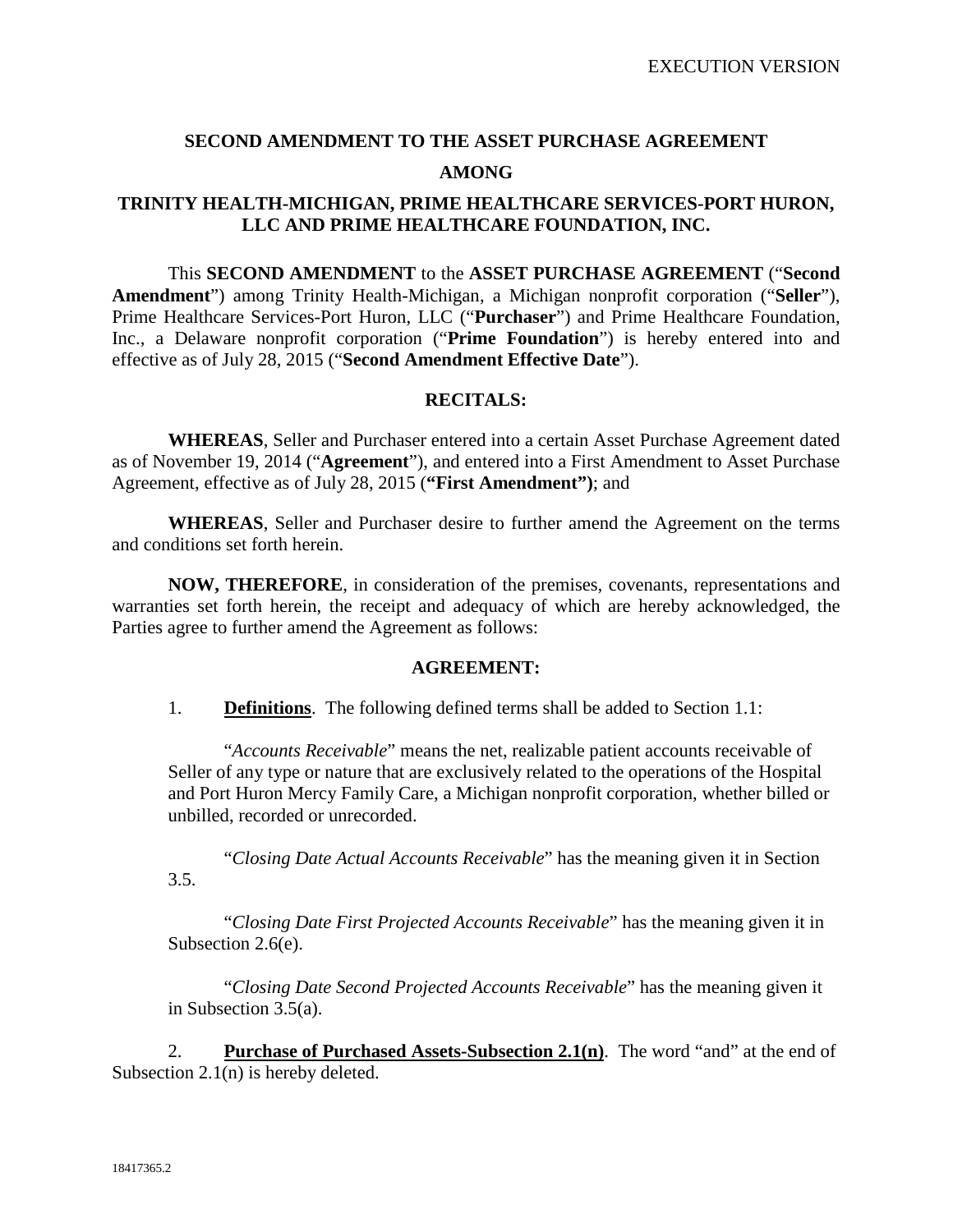3. **Purchase of Purchased Assets-Subsections 2.1(o) and 2.1(p)**. The period at the end of Subsection 2.1(o) is hereby deleted and replaced with "; and" and the following Subsection 2.1(p) shall be added to the Agreement:

(p) except as provided in Section 2.4(p), all Accounts Receivable, subject to the understanding and agreement by Prime and its Affiliates that all Accounts Receivable which pertain to services provided prior to the Effective Date will be billed and collected in accordance with (i) Seller's historical policies, procedures and practices, copies of which have been made available to Purchaser, (ii) requirements for organizations exempt from federal income taxation under Section  $501(c)(3)$  of the Internal Revenue Code of 1986, as amended (the "**Code**"), including without limitation, the financial assistance requirements set forth at Section 501(r) of the Code, and (iii) that certain Purchased Services Transition Agreement entered into between Purchaser and Trinity Health Corporation and effective as of the date immediately following the Closing.

4. **Excluded Assets-Section 2.4(a)**. Subsection 2.4(a) is hereby deleted in its entirety and replaced with the following Subsection 2.4(a):

(a) cash and cash equivalents including, but not limited to (i) board restricted assets, and (ii) intercompany receivables related to Hospital.

5. **Excluded Assets-Section 2.4(n)**. Subsection 2.4(n) is hereby deleted in its entirety and replaced with the following Subsection 2.4(n):

(n) except with respect to the Accounts Receivable provided at Section 2.1(p), all rights of payment for goods and services with respect to the operation of the Hospital and Port Huron Mercy Family Care for services rendered prior to the Effective Time;

6. **Consideration, Purchase Price and Projected Net Working Capital-Section 2.6**. The header of Section 2.6 is hereby deleted in its entirety and replaced with "**Consideration, Purchase Price, Projected Net Working Capital and Accounts Receivable**."

7. **Consideration, Purchase Price and Projected Net Working Capital-Subsection 2.6(a)**. Subsection 2.6(a) is hereby deleted in its entirety and replaced with the following Subsection 2.6(a):

"(a) An amount equal to the sum of (i) Seventeen Million Five Hundred Thousand Dollars (\$17,500,000) *plus* (ii) the Closing Date Projected Net Working Capital subject to the "true up" process described in Section 3.4 below *plus* (iii) the Closing Date First Projected Accounts Receivable subject to the "true up" process described in Section 3.5 below ("*Purchase Price*"). No later than ten (10) Business Days prior to Closing, Seller shall prepare and deliver to Purchaser a good-faith estimate of the Purchase Price with supporting detail and documentation satisfactory to Purchaser in its reasonable discretion. Such calculation will be attached hereto as Schedule 2.6(a)."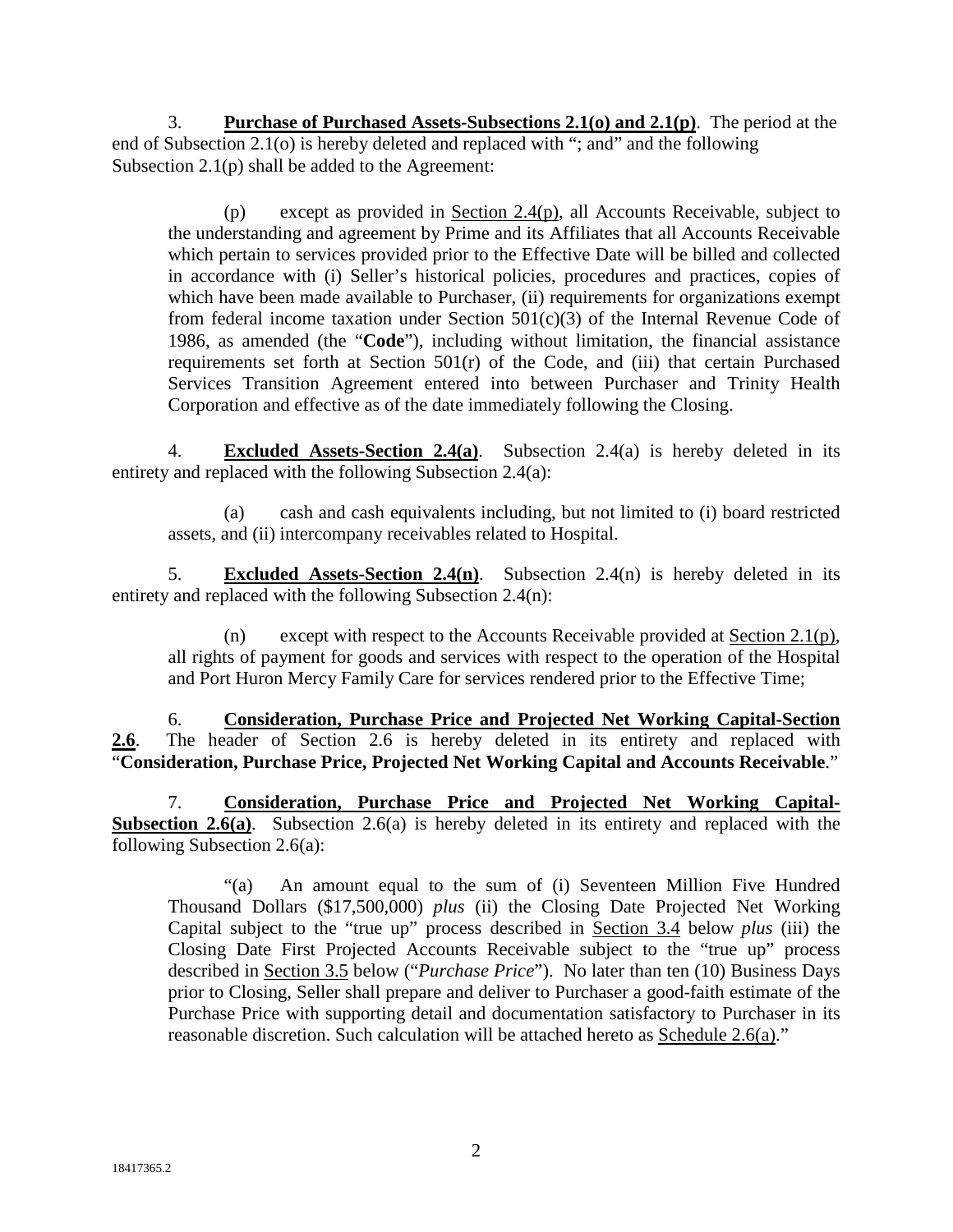8. **Consideration, Purchase Price, Projected Net Working Capital and Accounts Receivable-Subsection 2.6(e)**. The following Subsection 2.6(e) is hereby added to the Agreement:

(e) Accounts Receivable. On the Closing Date, Seller shall deliver to Purchaser a certificate setting forth the sum of the Accounts Receivable that are outstanding as of the Closing Date, based on the last day of the calendar month immediately preceding the month in which the Closing Date occurs for which financial statements are available and any updated information available to Seller at that time, reduced by an amount equal to eight and one-half percent (8.5%) of that sum (the "*Closing Date First Projected Accounts Receivable*"). Such determination shall be made in accordance with GAAP and consistent with the definition of Accounts Receivable. Schedule 2.6(e) sets forth the Closing Date First Projected Accounts Receivable. Consistent with the true up process set forth at Section 3.5, the Closing Date First Projected Accounts Receivable will be reconciled with the Closing Date Second Projected Accounts Receivable and the Closing Date Actual Accounts Receivable.

9. **True Up**. The header of Section 3.4 is hereby deleted in its entirety and replaced with "**Closing Date Projected Net Working Capital True Up**."

10. **Accounts Receivable True Up**. The following Section 3.5 is hereby added to the Agreement:

## 3.5 **Accounts Receivable True Up**.

(a) By no later than ninety (90) days after the Closing, there shall be a dollar for dollar adjustment to the total dollar amount of Closing Date First Projected Accounts Receivable, compared to the Accounts Receivable that are outstanding as of the Closing Date (the "*Closing Date Second Projected Accounts Receivable*"). The calculation of the Closing Date Second Projected Accounts Receivable contemplated by this Section 3.5 shall include amounts calculated in accordance with GAAP and consistent with the methodology for calculating the Closing Date First Projected Accounts Receivable as set forth on Schedule 2.6(e). Within fifteen (15) days following determination of the Closing Date Second Projected Accounts Receivable, any difference between the amount of the Closing Date First Projected Accounts Receivable and the Closing Date Second Projected Accounts Receivable shall be paid (i) to Seller if the Closing Date Second Projected Accounts Receivable exceeds the Closing Date First Projected Accounts Receivable, or (ii) to Purchaser if the Closing Date Second Projected Accounts Receivable are less than the Closing Date First Projected Accounts Receivable

(b) By no later than ninety (90) days after the first annual anniversary of the Closing, the total dollar amount of Accounts Receivable collected during the one (1) year period immediately following the Closing Date shall be determined (the "*Closing Date Actual Accounts Receivable*"). The calculation of the Closing Date Actual Accounts Receivable contemplated by this Section 3.5 shall include amounts calculated in accordance with GAAP and consistent with the methodology for calculating the Closing Date First Projected Accounts Receivable as set forth on Schedule 2.6(e). Within fifteen (15) days following determination of the Closing Date Actual Accounts Receivable, any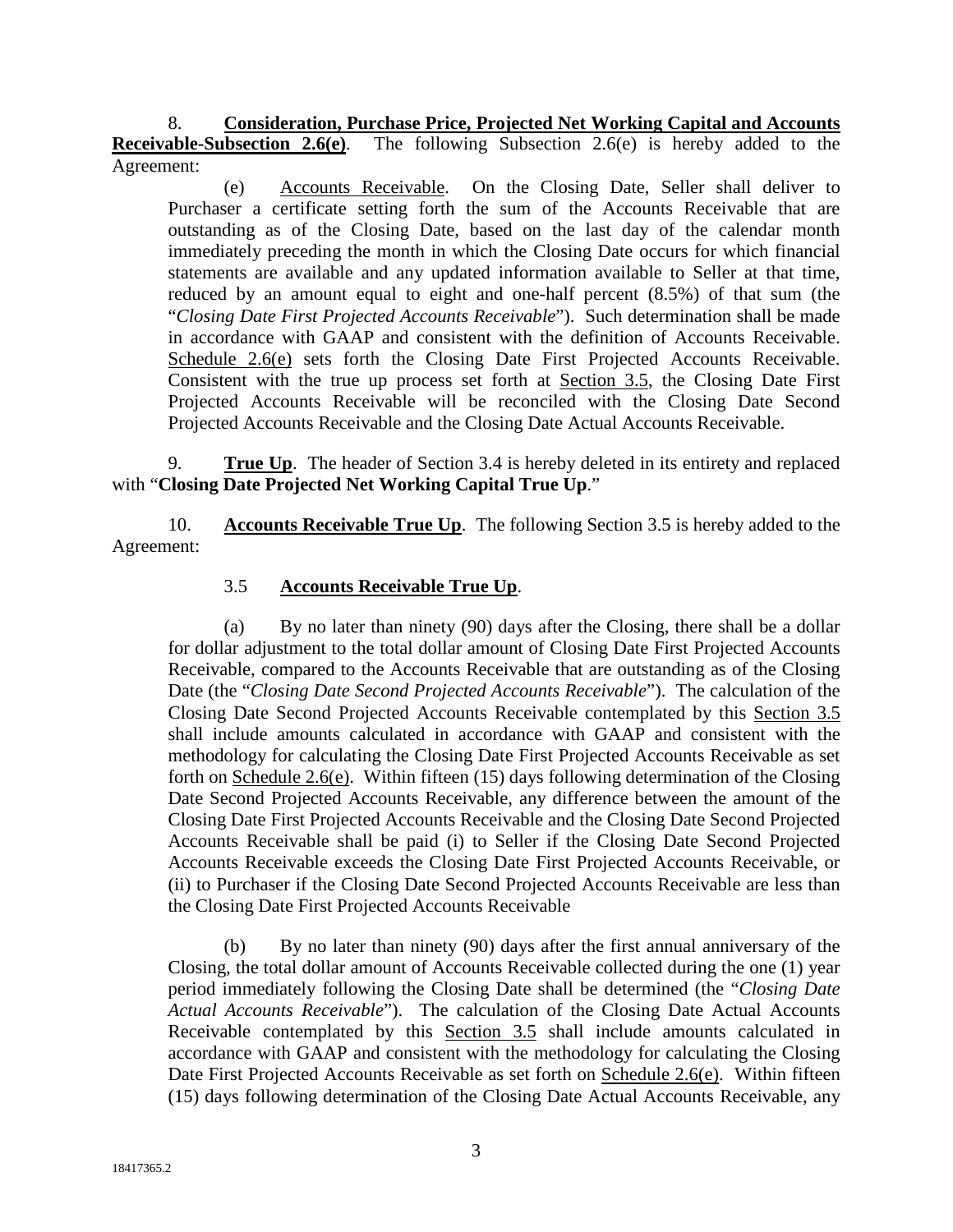difference between the amount of the Closing Date Second Projected Accounts Receivable and the Closing Date Actual Accounts Receivable shall be paid (i) to Seller if the Closing Date Actual Accounts Receivable exceeds the Closing Date Second Projected Accounts Receivable, or (ii) to Purchaser if the Closing Date Actual Accounts Receivable are less than the Closing Date Second Projected Accounts Receivable.

(c) In purchasing the Accounts Receivable and performing the true up of the Accounts Receivable described in Sections 3.5(a) and 3.5(b), Purchaser acknowledges and agrees that it will not have or seek access to Seller's or its Affiliates' accounting system or its payor contracts, rates or related information and that any such information inadvertently accessed will promptly be discarded or deleted and not used for any purpose whatsoever.

(d) Any Accounts Receivable outstanding after the date of the true up set forth in this Section 3.5 shall be retained by Purchaser as such amounts are collected in accordance with the provisions of Section 2.1(p) of this Agreement.

11. **Miscellaneous.** Except as otherwise expressly set forth herein, the remaining terms of the Agreement, as amended, remain in full force and effect. Defined terms not otherwise defined herein shall have the meaning attributed thereto in the Agreement. This Second Amendment may be executed in counterparts, each of which will be deemed an original, and together, one instrument.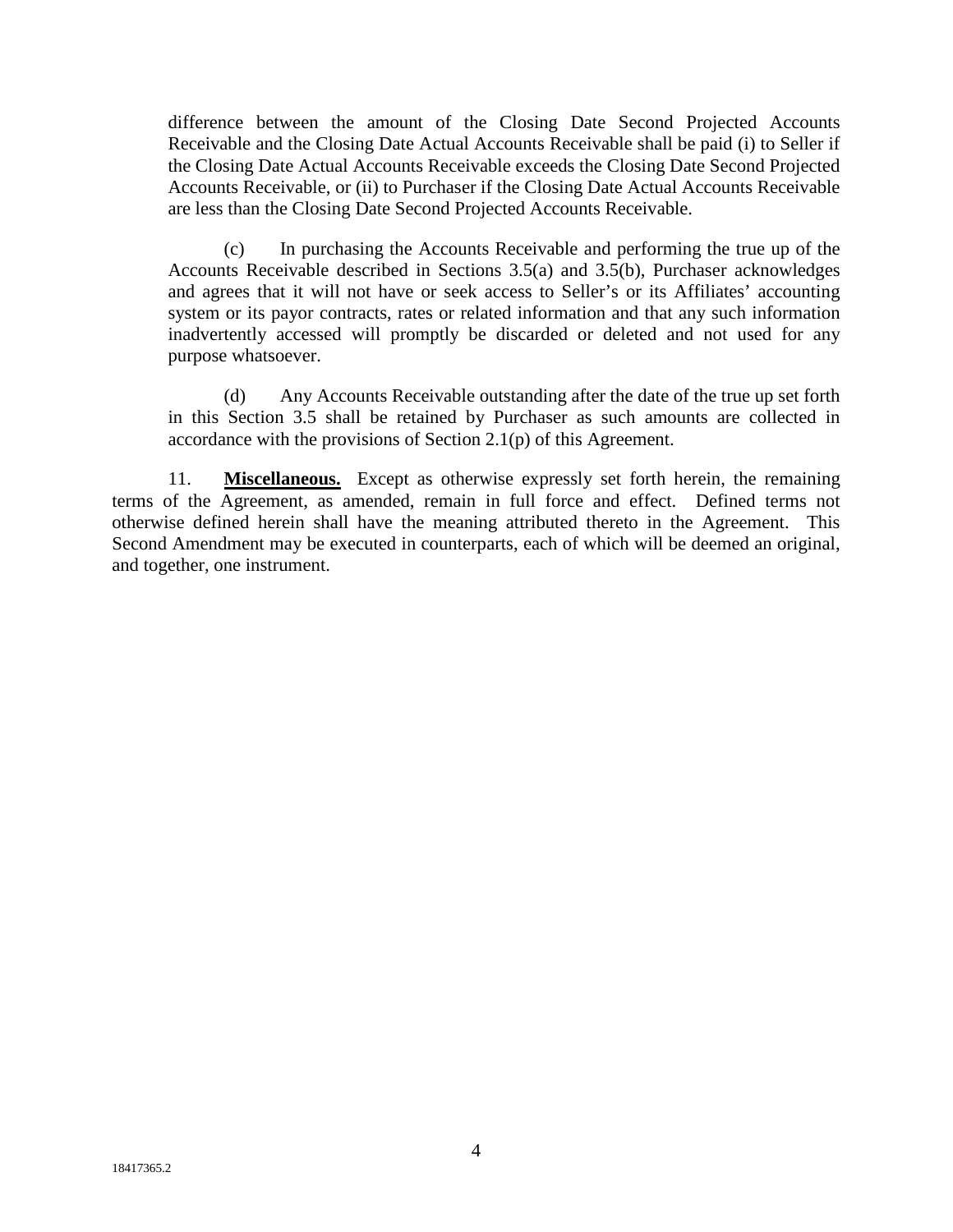**IN WITNESS WHEREOF**, the Parties have caused this Second Amendment to be executed by their authorized officers, effective as of the date and year first written above. This Second Amendment may be executed in counterparts, each of which will be deemed an original, and together, one instrument.

#### **PURCHASER:**

## **PRIME HEALTHCARE SERVICES-PORT HURON, LLC**

Name: Title:

#### **SELLER:**

## **TRINITY HEALTH-MICHIGAN**

Name: Title:

# **PRIME FOUNDATION:**

## **PRIME HEALTHCARE FOUNDATION, INC.**

Name: Name: Title: